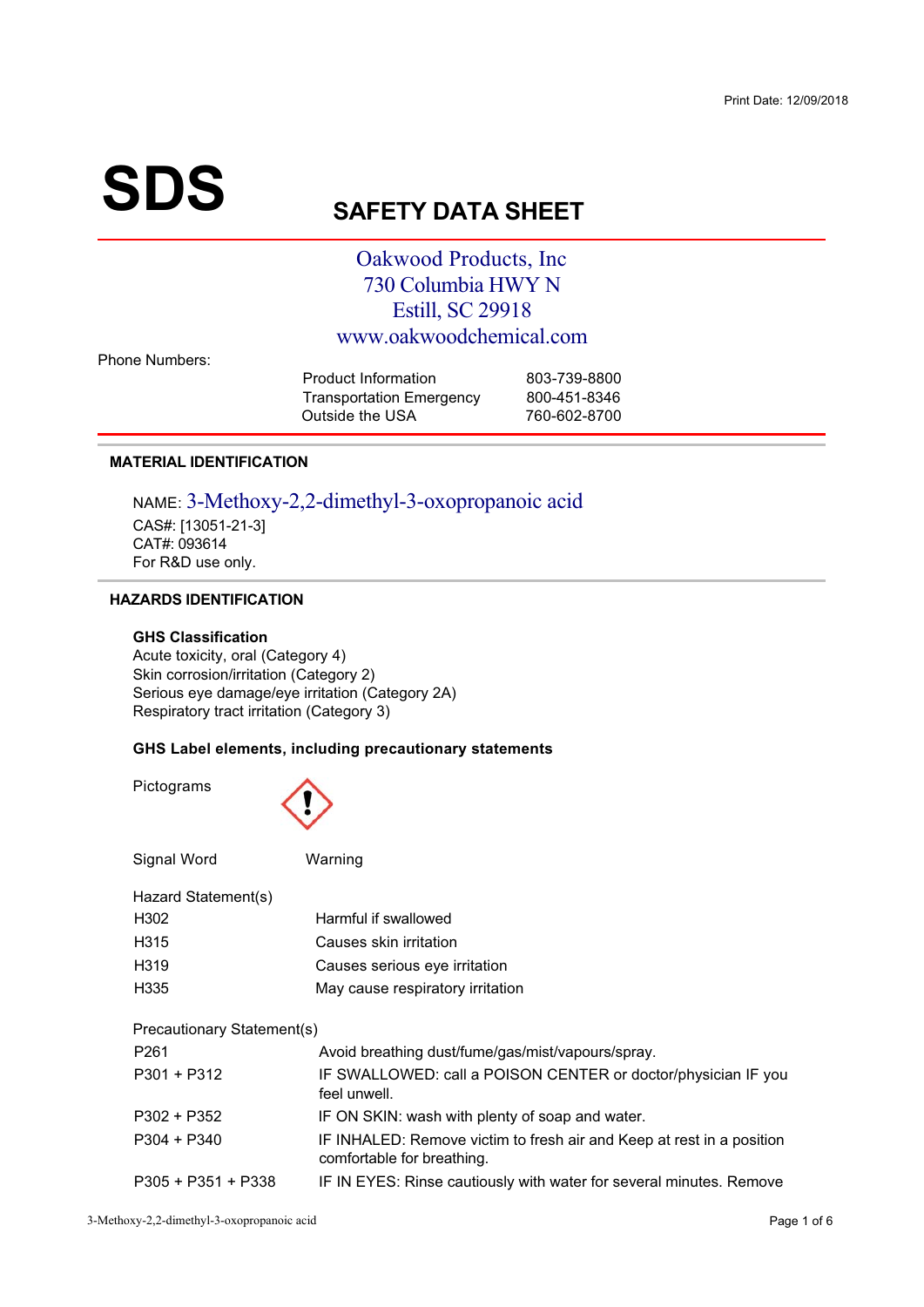## **COMPOSITION/INFORMATION ON INGREDIENTS**

| Synonyms         | : Methyl 2,2-dimethylmalonate |
|------------------|-------------------------------|
| Formula          | : C6H10O4                     |
| Molecular Weight | : $146.14$ g/mol              |

| ICAS                   | <b>∥Description</b>                            | $\blacksquare$ Concentration |
|------------------------|------------------------------------------------|------------------------------|
| $\parallel$ 13051-21-3 | $  3-Methoxy-2,2-dimethyl-3-oxopropanoic acid$ | 88%                          |

### **FIRST AID MEASURES**

## In case of eye contact

Immediately flush eves with running water for at least 15 minutes while keeping eves open. Seek medical attention

## In case of skin contact

Wash thoroughly with soap and plenty of water. Seek medical attention.

## If inhaled

Remove victim from source of exposure to fresh air. If breathing is difficult, administer oxygen. Seek medical attention.

## If swallowed

Do not induce vomiting. Give water to victim to drink. Seek medical attention.

## **FIRE-FIGHTING MEASURES**

#### Suitable extinguishing media

Use carbon dioxide, dry chemical powder, alcohol-resistant or polymer foam.

## Special protective equipment for fire-fighters

Wear self-contained breathing apparatus and protective clothing to prevent contact with skin and eyes.

## Unusual fire and explosion hazards/decomposition of product emits toxic fumes under fire conditions.

## **ACCIDENTAL RELEASE MEASURES**

#### **Personal precautions**

Use personal protective equipment. Avoid breathing fumes, vapors, mists or gas. Ventilate area. Remove all sources of ignition. Evacuate personnel.

## **Environmental precautions**

Prevent further leakage if safe to do so.

## Methods and materials for containment and clean up

Absorb spills on sand or vermiculite and place in closed container for disposal.

## **HANDLING AND STORAGE**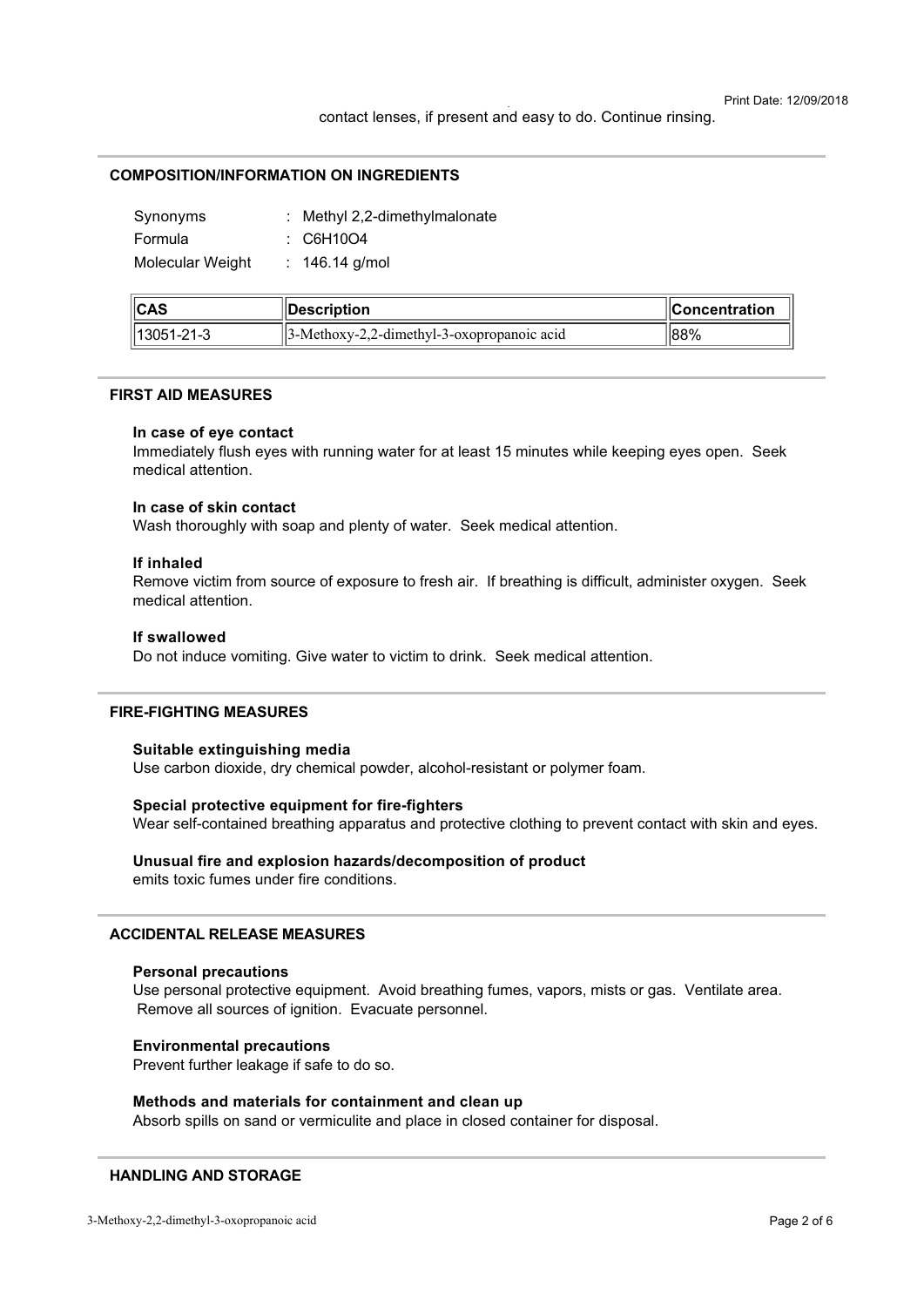## **Precautions for safe handling**

ment presenged deep in the all all experiments in the m Avoid prolonged use. Avoid all direct contact with material. Do not breathe dust or vapor. Wash  $\ldots$   $\ldots$   $\ldots$   $\ldots$   $\ldots$   $\ldots$   $\ldots$   $\ldots$   $\ldots$   $\ldots$   $\ldots$   $\ldots$   $\ldots$   $\ldots$   $\ldots$   $\ldots$   $\ldots$   $\ldots$   $\ldots$   $\ldots$   $\ldots$   $\ldots$   $\ldots$   $\ldots$   $\ldots$   $\ldots$   $\ldots$   $\ldots$   $\ldots$   $\ldots$   $\ldots$   $\ldots$   $\ldots$   $\ldots$   $\ldots$   $\ldots$   $\ldots$ 

## **Precautions for safe storage**

Keep container tightly closed. Store in a cool, dry, well-ventilated area.

## **EXPOSURE CONTROL/PERSONAL PROTECTION**

+

> 35
 3 ?3 
4

## **Personal protective equipment**

#### **Eye/face protection**

standards such as NIOSH (US) or EN 166 (EU). Wear protective safety goggles or face shields tested and approved under appropriate government

## **Hand/skin protection**

Avoid all direct contact with product.<br>Wear chemical-resistant gloves. Wear protective clothing and boy After contact with skin wash immer  $\sim$  460  $\mu$   $\sim$  460  $\mu$   $\sim$  460  $\mu$ 

## **Respiratory protection**

 $\frac{1}{2}$  concentrations are unknown or exceed the exposure limits 
 9>55
 3 4

## **PHYSICAL AND CHEMICAL PROPERTIES**

| Appearance                                   | Liquid            |
|----------------------------------------------|-------------------|
| Odour                                        | no data available |
| Odour Threshold                              | no data available |
| Melting point/Freezing Point                 | no data available |
| <b>Boiling Point</b>                         | no data available |
| <b>Flash Point</b>                           | no data available |
| <b>Evaporation Rate</b>                      | no data available |
| Flammability (solid, gas)                    | no data available |
| Upper/Lower Flammability or Explosive limits | no data available |
| Vapour pressure                              | no data available |
| <b>Relative Density</b>                      | no data available |
| Solubility(ies)                              | no data available |
| Partition coefficient: n-octanol/water       | no data available |
| Auto-ignition temperature                    | no data available |
| Decomposition temperature                    | no data available |
| Viscosity                                    | no data available |
| Refractive Index                             | no data available |

## **STABILITY AND REACTIVITY**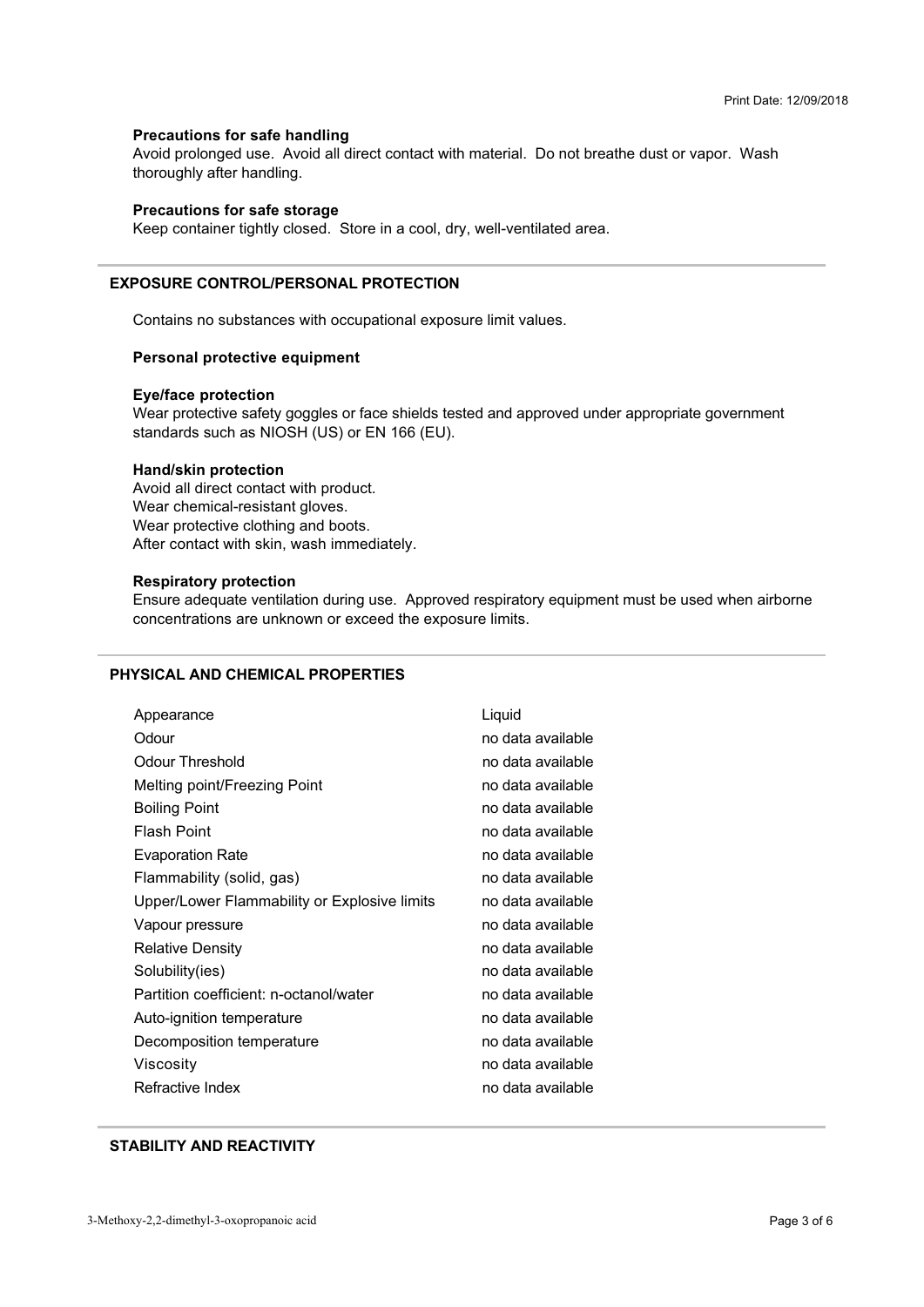## **Chemical stability**

Stable under recommended storage conditions.<br>'

## **Possibility of hazardous reactions**

# **Conditions to avoid**

## **Incompatible materials**

Strong oxidizing agents.

## **Hazardous decomposition products**

\* ?3? 554

## **TOXICOLOGICAL INFORMATION**

**Acute toxicity** no data available

## **Skin corrosion/irritation** Causes skin irritation

**Serious eve damage/eve irritation** Causes serious eye irritation

**Respiratory or skin sensitization** no data available

## **Germ cell mutagenicity**

no data available

## **Carcinogenicity**

## **Reproductive toxicity**

## **STOT-single exposure**

May cause respiratory irritation

## **STOT-repeated exposure** no data available

## **Aspiration hazard** no data available

## **Exposure Routes**

May have harmful effects if inhaled or swallowe \* ?

 9>363= 3. 33 **33 33 43 43 43 43 43 44** 5

## **ECOLOGICAL INFORMATION**

## **Toxicity**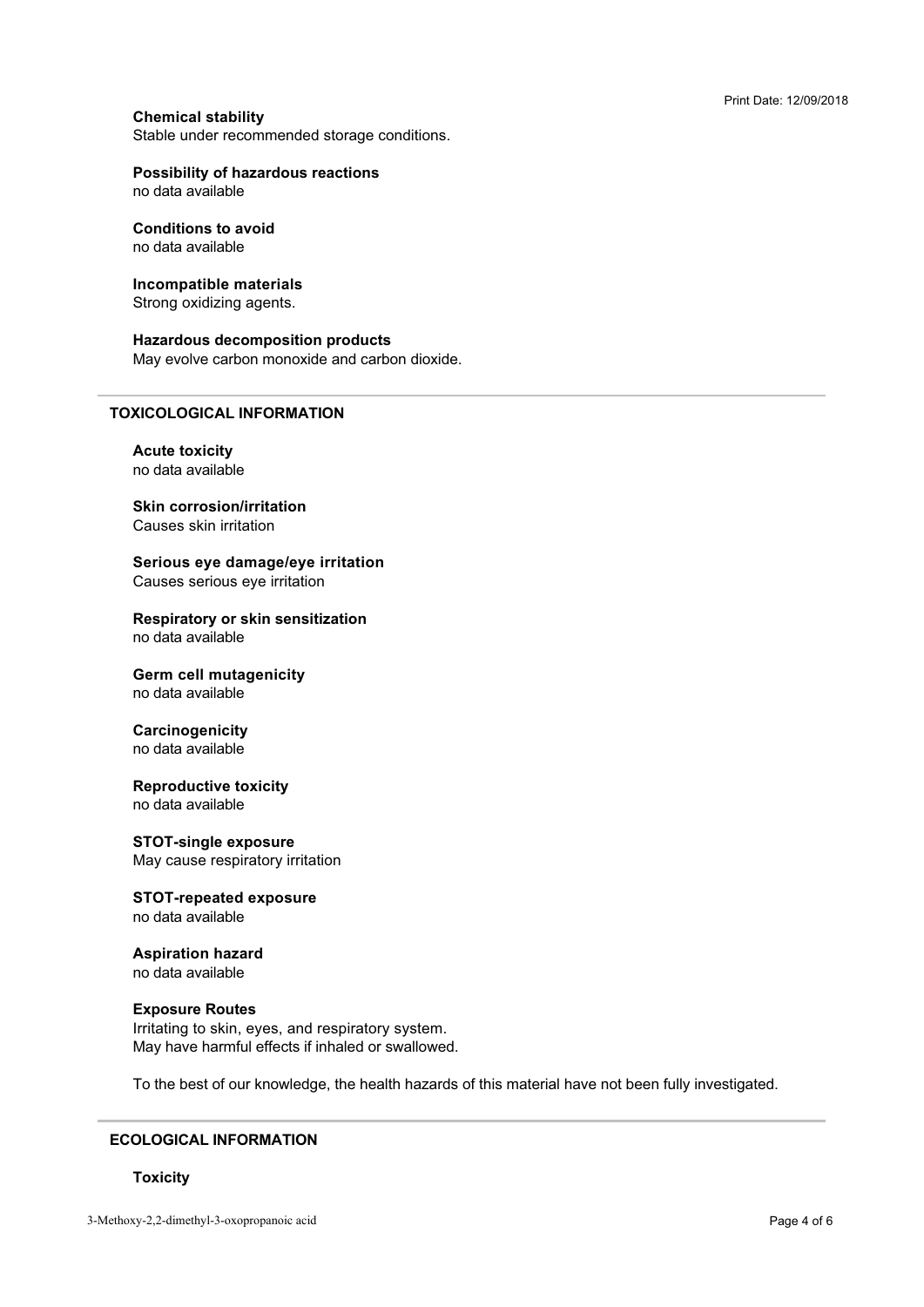## **Persistence and degradability**

**Bioaccumulative potential** 

**Mobility in soil** no data available

**PBT and vPvB assessment** 

**Other adverse effects** no data available

## **DISPOSAL CONSIDERATIONS**

with an afterburner and scrubber. Observe all Federal, State and local laws. 3F 

## **TRANSPORT INFORMATION**

## **DOT**

Classed non-hazardous for shipping.

## **IMDG**

Classed non-hazardous for shipping.

## **IATA**

Classed non-hazardous for shipping.

## **REGULATORY INFORMATION**

## **SARA 302 Components**

SARA 302: No chemicals in this material are subject to the reporting requirements of SARA Title III,<br>Section 302 Section 302.

## **SARA 313 Components**

SARA 313: No chemicals in this material are subject to the reporting requirements of SARA Title III,<br>Section 313 Section 313

## **New Jersey Right to Know Components**

 3>J
 0B>+ A
4

3-Methoxy-2.2-dimethyl-3-oxopropanoic acid

13051-21-3

CAS

## **California Prop. 65 Components**

defects, or other reproductive harm. This product does not contain a chemical known to the State of California to cause cancer, birth  $\mathbb{R}$  for  $\mathbb{R}$  and  $\mathbb{R}$  is the set of  $\mathbb{R}$ 

## **OTHER INFORMATION**